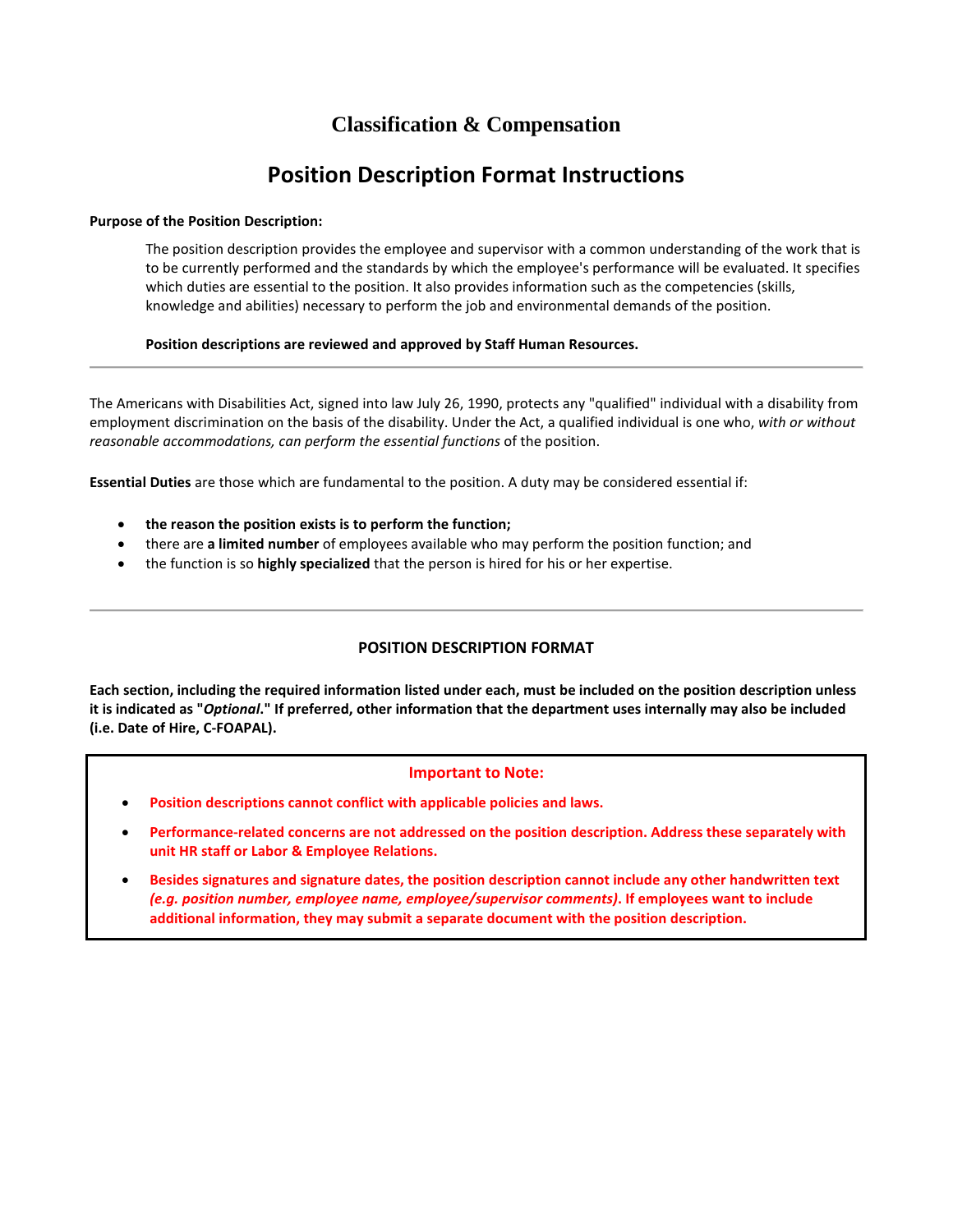# **I. Identifying Information:**

Date *.................................................... (Reflects creation, updates or changes)* Position No. ...................................... *(ex. U12345 or UA1234 - assigned when the position is first established)* Incumbent.......................................... *(if any)* Department Current Classification Requested Classification *............... (Applicable only if different than above; such as for an audit)* Reason for Position Description ... (*Select one of the options below*) -New position/Vacancy -Reclassification request -Update -Other (e.g. submitting a signed copy only)

# **II. Function:**

State the main purpose of the position in *one* clear, concise sentence. *(The specific duties to carry out the function should be listed in the Duties & Responsibilities section.)*

# **III. Organizational Relationship:**

Describe how the position relates to its immediate supervisor, co-workers and any other positions it may supervise or attach a current organizational chart. Identify by title the following:

- Supervisor's supervisor
- **Supervisor**
- Others who report to the same supervisor
- Persons who report to the incumbent

# **IV. Duties and Responsibilities:**

Each unit/department is unique, therefore it is expected that the duties assigned to each position are determined by the organization's operational needs. The class specifications may then be used as a guide to determine the appropriate classification based on the nature, level, and concentration of the duties and responsibilities appearing on the position description. While it is unnecessary for every characteristic duty listed on the class specification to occur in any single job, it is acceptable that not every job duty appearing on the position description be listed as a characteristic duty on the class specification.

- 1. Identify the duties and responsibilities of the position.
	- a. List only those duties that are appropriate (scope, nature, level) for the classification. For example, facility maintenance duties that are typical of the Building Custodial Service classification are inappropriate to assign to a clerical occupation, such as an Account Technician.
	- b. List only those duties that are current and permanently assigned to the position.
	- c. Duties that are incidental and non-recurring should not be listed on the position description (e.g., the central mail unit is understaffed and not able to make pickups so your supervisor requests if you can deliver a bulk mailing for an upcoming conference to the post office).
- 2. Describe the duties and responsibilities concisely, factually and in enough detail so the activity can be clearly understood.
	- a. Write descriptive statements. Describe the duties to be performed, focusing on results required.
	- b. Keep it to the task. Focus on "what" is to be accomplished, not "how" a task or job is to be accomplished.
	- c. Use action or descriptive verbs.
	- d. When describing tasks and responsibilities, be as specific and concise as possible. You want to avoid writing a procedures manual.
	- e. Describe duties that are not required to be performed on a regular basis by the use of descriptive words such as "occasionally" (e.g., occasionally perform snow removal, when conditions call for it).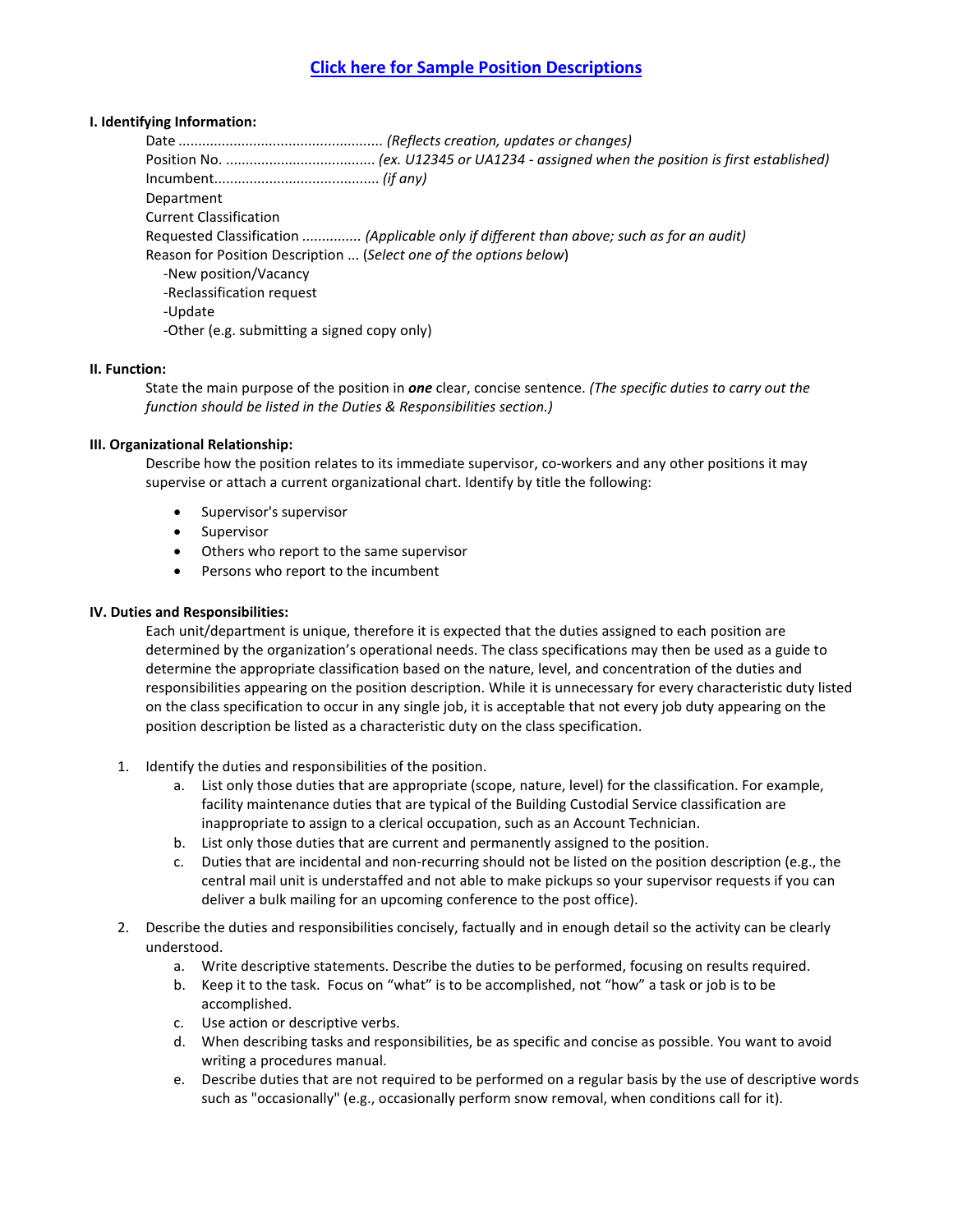# **Click here for Sample Position Descriptions**

# *Important: #3 and #4 are required when submitting the job description for a Reclassification Request.*

- 3. Estimate the percentage of time spent in each duty. **Include the percentage amount next to the duty**. The summary should total 100%.
	- a. Consider that essential duties, as defined above, typically require larger percentages of time than duties that are of lesser priority.
	- b. Keep in mind that a task that is not required to be performed on a regular basis or that could be reallocated to another staff member may or may not be considered an essential duty of the position (e.g., "Develop the annual budget for staff travel" or "Monitor the section's phone line when both the main office and Director office's receptionists are out of the office").
- 4. List the duties in decreasing order of percentages.

#### **The following right and wrong examples may be used for guidance:**

# *Be specific and descriptive*

**Wrong:** Make sure people in the area are okay. **Right:** Make the scene of incidents safe by taking possible verbal and physical action and administering first aid

**Wrong:** Provide good customer service **Right:** Meets agreed-upon deadlines for faculty members with established two-week deadline for submission

#### *Keep it to the task*

**Wrong:** Walk paperwork to Payroll each Tuesday by 8:00 a.m. **Right:** Ensure timesheets are received by Payroll by assigned deadlines.

# *Use action/descriptive verbs*

**Wrong:** Ability to design and produce event programs. posters and formal invitations. **Right:** Designs and produces event programs, posters and formal invitations.

**Wrong:** Understanding of university and department policies and procedures. **Right:** Adhere to current university and department policies and procedures.

#### *Be concise*

- **Wrong:** At 2:00 p.m., get the mail from the mailroom. At own desk, open, date stamp, put department mail in J's box, get the files for letters of reference received and give to R., make a new file if new application received, give to J. to begin processing.
- **Right:** Retrieve departmental mail. Open, date stamp, sort and disseminate to appropriate staff, providing any additional information/materials required.

#### **V. Knowledge, Skills and Abilities:**

Minimum requirements are established within [Class Specifications](https://www.sucss.illinois.gov/specs/Default.aspx?osm=c19) and thus, are not included on the position description. Describe any additional knowledge, skills, and abilities that are beneficial to the performance of the work such as supervisory ability, proficiency with software used in the unit, knowledge of basic accounting principles, etc. These should directly relate to the duties and responsibilities listed and must not conflict with the Civil Service minimum requirements.